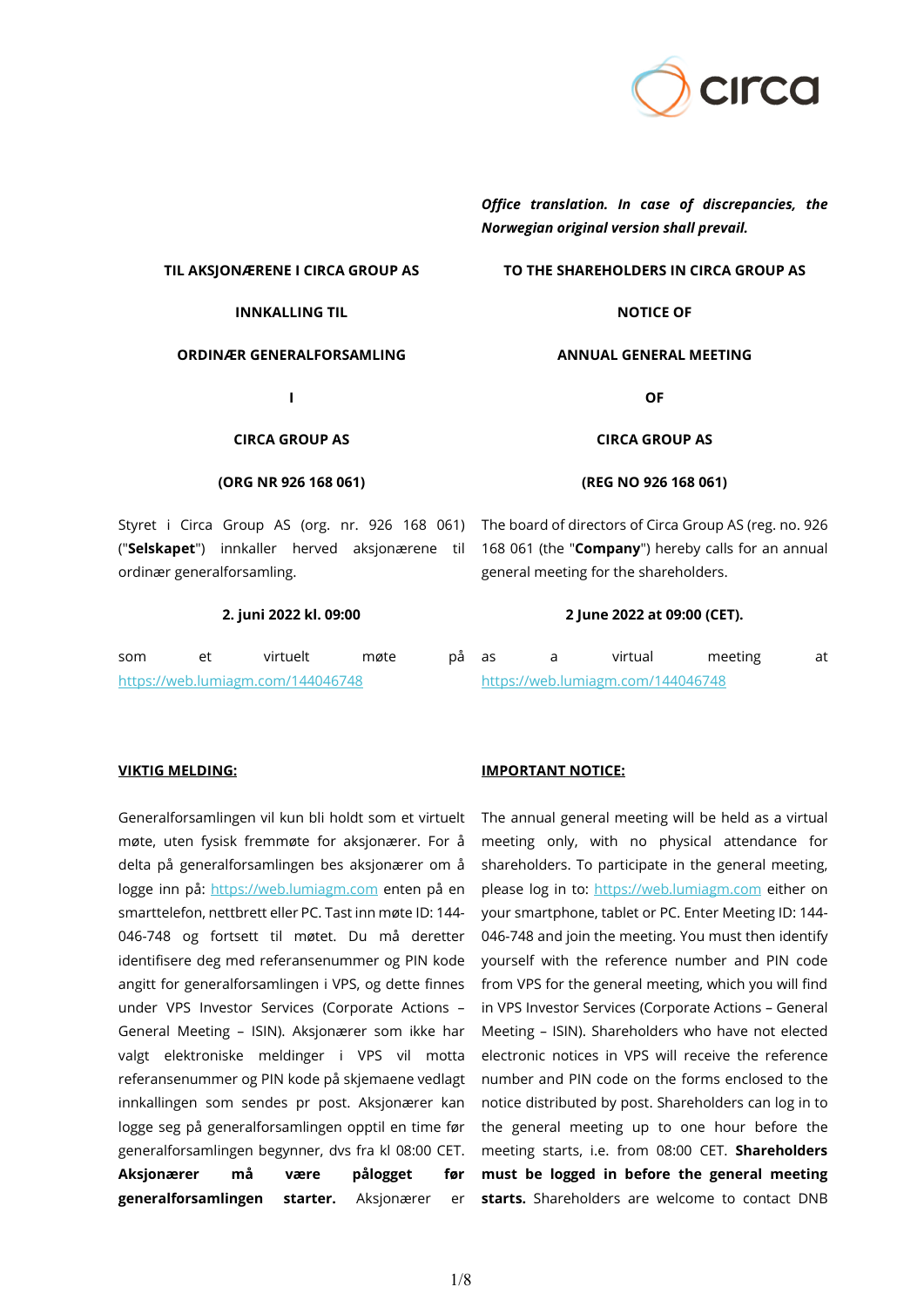

velkommen til å kontakte DNB Verdipapirtjenester på telefon + 47 23 26 80 20 (mellom 08:00-15:30 CET) eller e-post [genf@dnb.no](mailto:genf@dnb.no) dersom det er behov for referansenummer eller PIN kode, og med eventuelle tekniske spørsmål. En guide til deltakelse på den virtuelle generalforsa[mlingen er tilgjengeli](http://www.circa-group.com/)g på Selskapets hjemmeside, www.circa-group.com.

Registrars Department on phone + 47 23 26 80 20 [\(between 08:0](mailto:genf@dnb.no)0-15:30 CET) or send an e-mail to genf@dnb.no if they need their reference number and PIN code or if they have technical questions. An online guide to participation at the virtual general [meeting is available](http://www.circa-group.com/) on the Company's website, www.circa-group.com.

*VENNLIGST MERK AT AKSJONÆRER I STEDET FOR Å PLEASE NOTE THAT SHAREHOLDERS INSTEAD OF DELTA PÅ DEN VIRTUELLE GENERALFORSAMLINGEN PARTICIPATING AT THE VIRTUAL GENERAL MEETING KAN VELGE Å STEMME PÅ FORHÅND ELLER VED MAY CHOOSE TO VOTE IN ADVANCE OR BY PROXY, AS FULLMAKT, SOM NÆRMERE BESKREVET I DENNE FURTHER DESCRIBED IN THIS NOTICE. INNKALLINGEN.*

### **AGENDA AGENDA**

generalforsamlingen:

Selskapets styre foreslår følgende dagsorden for The board of directors of the Company proposes the following agenda for the general meeting:

### **1 ÅPNING AV GENERALFORSAMLINGEN, GODKJENNELSE AV INNKALLING OG DAGSORDEN 1 OPENING OF THE GENERAL MEETING, APPROVAL OF THE NOTICE AND AGENDA**

Styret har utpekt styrets leder Lars P. S. Sperre til å åpne generalforsamlingen.

Styret foreslår at innkalling og dagsorden godkjennes.

The board of directors has appointed Lars P. S. Sperre, chair of the board of directors, to open the annual general meeting.

The board of directors proposes that the notice and agenda is approved.

### **2 VALG AV MØTELEDER 2 ELECTION OF A CHAIRPERSON OF THE MEETING**

Styret foreslår at Lars Sperre velges som møteleder. The board of directors proposes that Lars Sperre is elected to chair the meeting.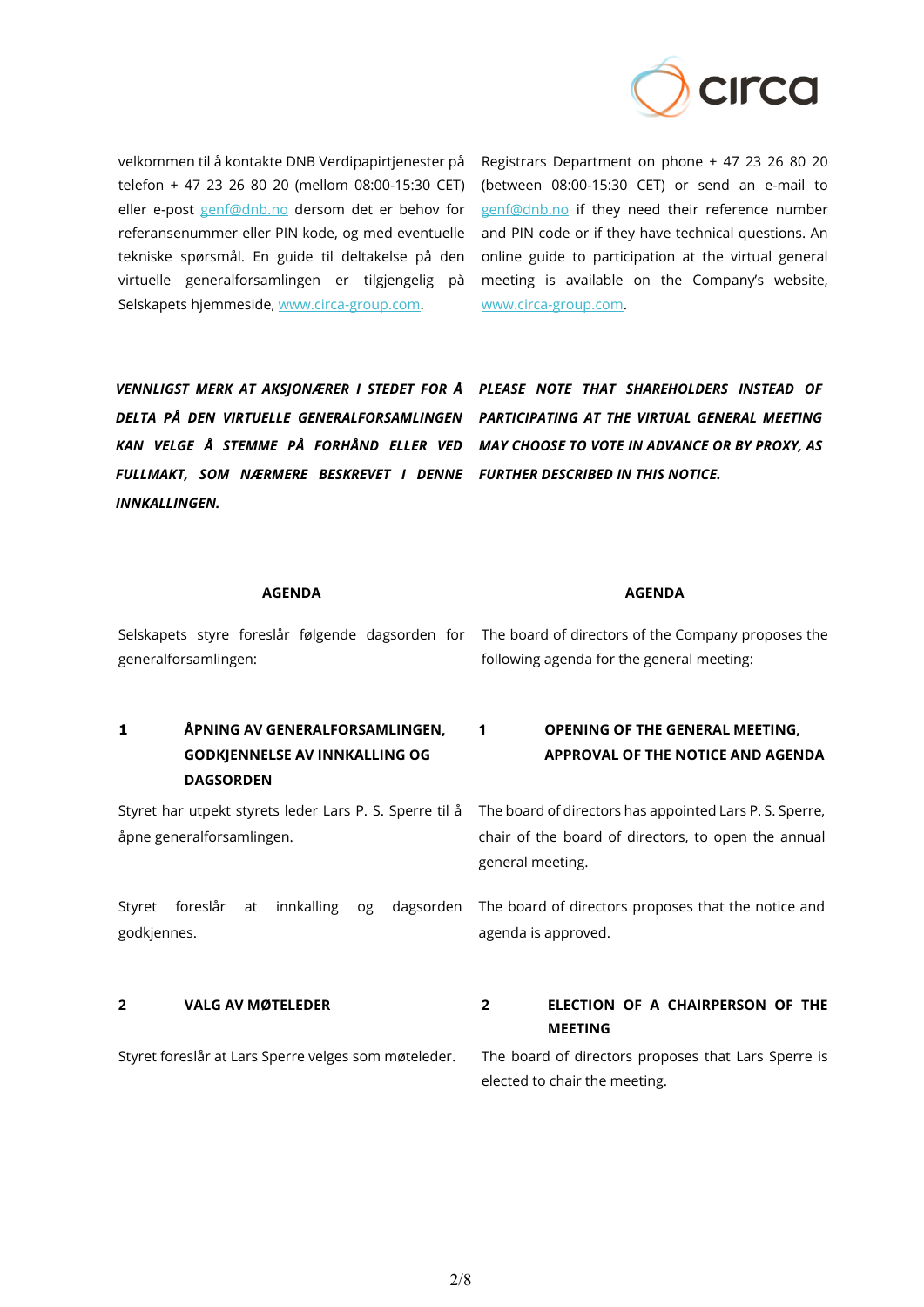

### **3 VALG AV EN PERSON TIL Å MEDUNDERTEGNE PROTOKOLLEN**

Styret foreslår at en person som er til stede på generalforsamlingen velges til å medundertegne protokollen.

# **4 GODKJENNING AV ÅRSREGNSKAP OG ÅRSRAPPORTEN FOR REGNSKAPSÅRET 2021**

Styrets forslag til årsregnskap og årsrapport for regnskapsåret 2021, herunder årsberetningen samt revisjonsberetningen, er vedlagt som Vedlegg [2](#page-7-0) til innkallingen. Styret foreslår at generalforsamlingen treffer følgende vedtak:

*Generalforsamlingen godkjenner årsregnskapet for 2021 og årsberetningen for Circa Group AS, inkludert forslaget fra styret om at utbytte sikke skal utdeles.* 

# **3 ELECTION OF A PERSON TO CO-SIGN THE MINUTES**

The board of directors proposes that at person present at the general meeting is elected to co-sign the minutes.

# **4 APPROVAL OF THE ANNUAL ACCOUNTS AND THE ANNUAL REPORT FOR THE FINANCIAL YEAR 2021**

The board of directors' proposal for annual accounts and annual report for the financial year 2021, including the board of directors' report including the auditor's report, are attached to this notice as Appendi[x 2.](#page-7-0) The board of directors proposes that the general meeting passes the following resolution:

*The general meeting adopts the 2021 annual accounts and annual report of Circa Group AS, including the proposal from the board of directors that no dividend shall be distributed.* 

### **5 GODKJENNING AV REVISORS HONORAR FOR REGNSKAPSÅRET 2021**

Styret foreslår at revisors honorar for 2021 godkjennes etter regning. Styret foreslår at generalforsamlingen fatter følgende vedtak:

*Generalforsamlingen godkjenner revisors honorar for 2021 etter regning*.

## **6 VALG AV STYREMEDLEMMER OG GODTGJØRELSE**

### **6.1 Valg av styremedlemmer 6.1 Election of board members**

Styret foreslår at styret utvides med to styremedlemmer – Martin Laudenbach (som styremedlem) og Elise Fahlén ( som styremedlem) – begge for perioden frem til generalforsamling i 2024.

## **5 APPROVAL OF THE AUDITOR'S FEE FOR THE FINANCIAL YEAR 2021**

The board of directors proposes that the auditor's fee for the financial year 2021 is approved as per the auditor's invoice. The board of directors proposes that the general meeting passes the following resolution:

*The general meeting approves the annual auditor's fees for the financial year 2021 as per the auditor's invoice*.

### **6 ELECTION OF MEMBERS TO THE BOARD OF DIRECTORS AND REMUNERATION**

The board of directors proposes that the board of directors is expanded with two board members – Martin Laudenbach (as board member) and Elise Fahlén (as board member) – both for the period up to the general meeting in 2024.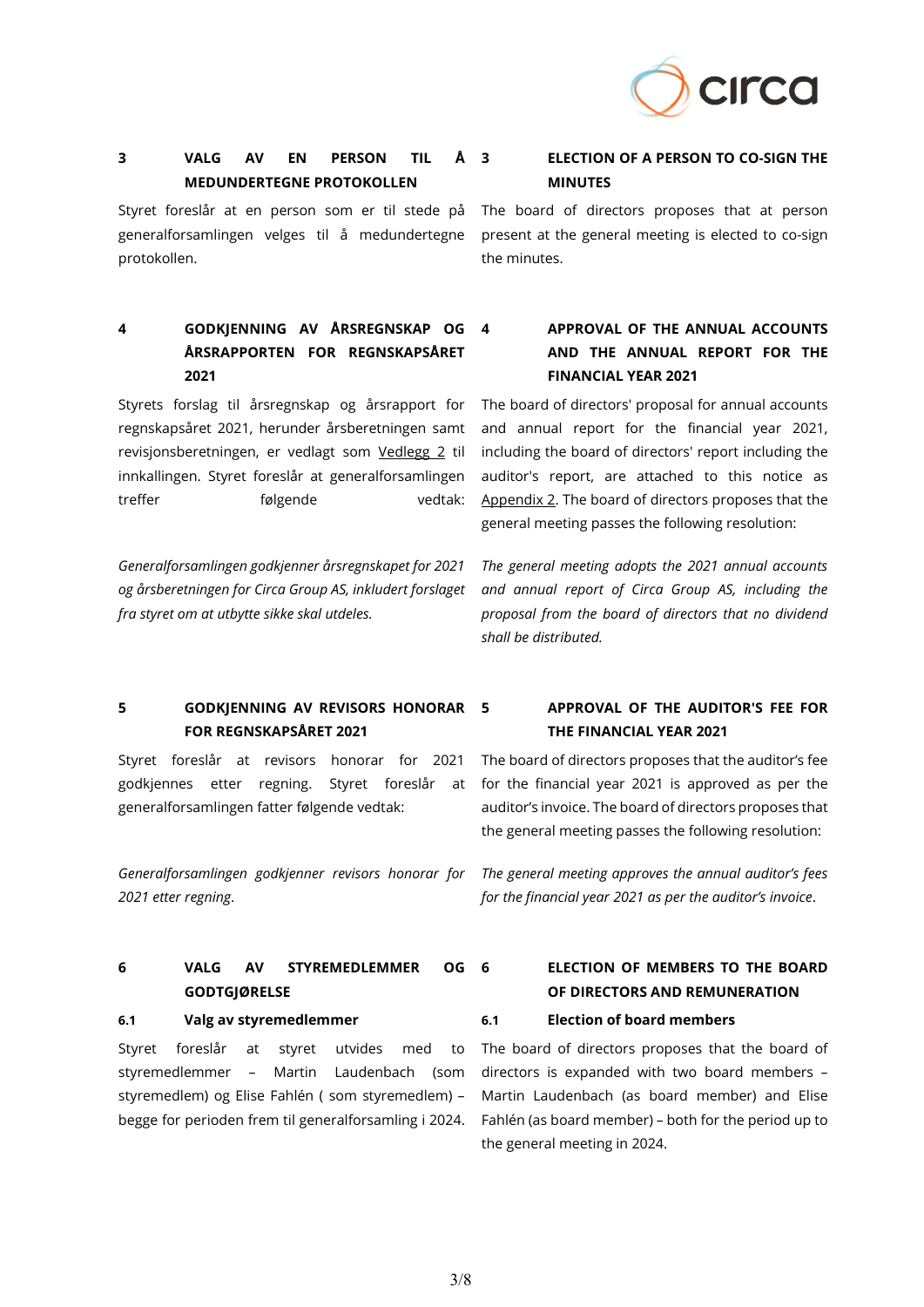

Laudenbach har en master i økonomi og administrasjon og har omfattende utløp fra den internasjonale kjemiske industri med ledende stillinger i BASF og Solvay. Laudenbach jobber i dag som profesjonell rådgiver og har ulike styreverv, blant annet i det polske kjemiselskapet CIECH S.A. som er notert på Warszawa- og Frankfurt-børsen.

Fahlen er utdannet siviløkonom fra Stockholm School of Economics og McGill University. Fahlen har bred bakgrunn fra venturekapital og private equityinvesteringer og jobber i dag som investeringsforvalter i venturekapital investeringsavdelingen H&M CO:LAB i H&M Group i Stockholm. Fahlen innehar også ulike styreverv, inkludert i det svenske børsnoterte investeringsselskapet First Venture Sweden AB.

Styret foreslår på denne bakgrunn at generalforsamlingen treffer følgende vedtak:

*Martin Laudenbach og Elise Fahlén velges inn som nye styremedlemmer, for en periode på to år. Etter dette består styret av følgende styremedlemmer:*

- 
- 
- 
- 
- 
- 
- 

Styret foreslår at godtgjørelsen til styret fram til neste ordinære generalforsamling skal være NOK 275 000 per år for styrets leder og NOK 200 000 per år for øvrige styremedlemmer, samt dekning av reise- og *Mr Laudenbach holds a Master in Business Administration and has extensive experience in the international chemical industry from serving in senior positions at BASF and Solvay. Mr Laudenbach currently works as a professional advisor and holds various director positions including in the Polish chemical group CIECH S.A., a company listed on the Warsaw and Frankfurt Stock Exchange.*

*Ms Fahlen holds a Master of Economics and Business Administration from Stockholm School of Economics and McGill University. Ms Fahlen has an extensive background in venture capital and private equity investments and is currently employed as an Investment Manager at the venture capital investment branch of the H&M Group in Stockholm. Ms Fahlen also holds director positions among others in the Swedish stock listed investment company First Venture Sweden AB.*

Accordingly, the Board proposes that the general meeting adopts the following resolution:

*Martin Laudenbach and Elise Fahlén are elected as new board members, for a two-year period. Accordingly, the board of directors consists of the following board members:*

- *Lars Peder Sørvaag Sperre Lars Peder Sørvaag Sperre*
- *Rune Sollie Rune Sollie*
- *James Alan Henneberry James Alan Henneberry*
- *Trond Stangeby Trond Stangeby*
- *Gregory Ross Court Gregory Ross Court*
- *Martin Laudenbach Martin Laudenbach*
- *Elise Fahlén Elise Fahlén*

# **6.2** *Godtgjørelse til medlemmer av styret* **6.2 Remuneration to the members of the board of directors**

The board of directors proposes that the remuneration of the board of directors up until the next annual general meeting shall be NOK 275,000 per year for the chair of the board of directors and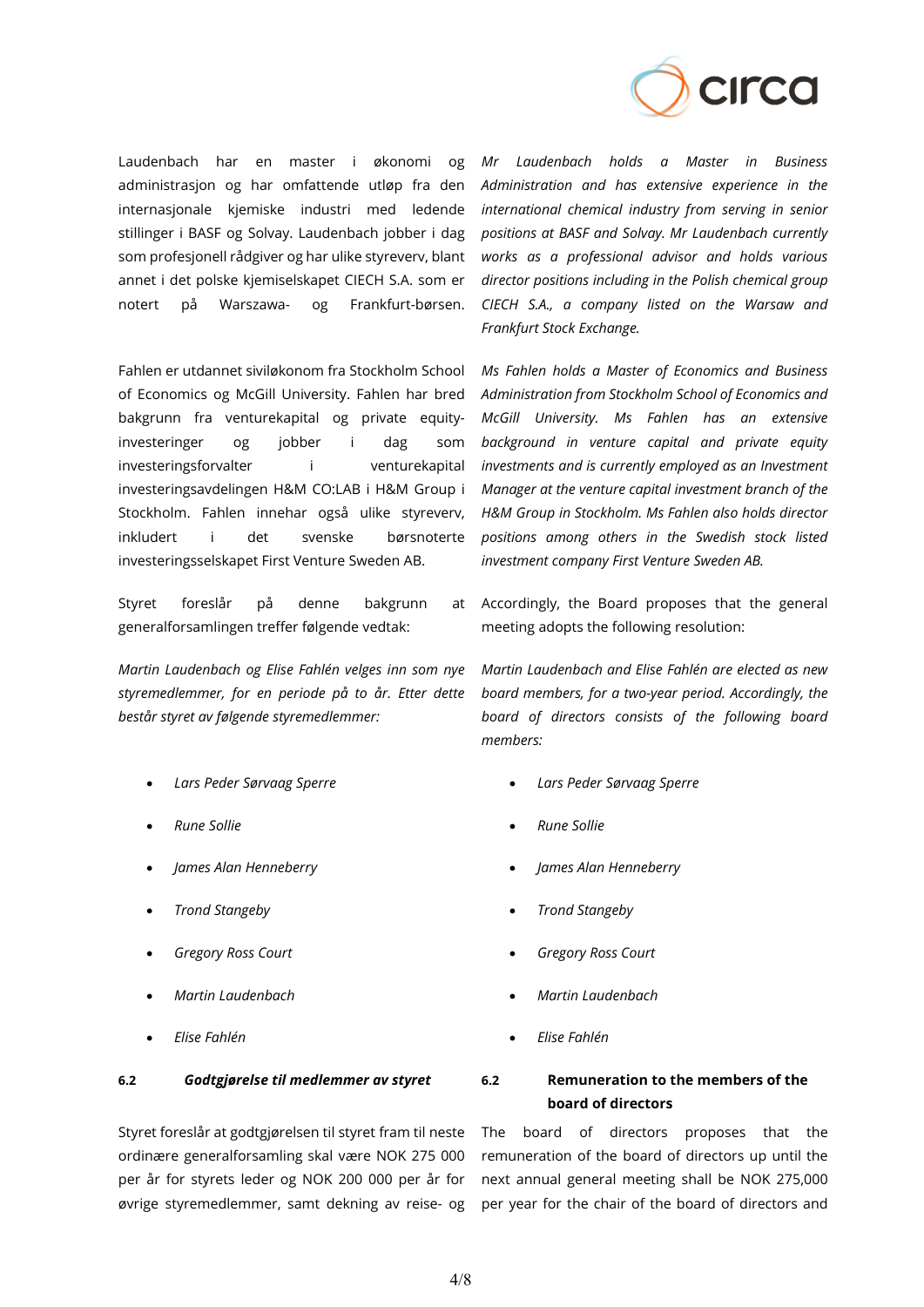

diettutgifter i forbindelse med styremøter i henhold til statens reiseregulativ, i tillegg til inkludering i Circa Groups Long Term Incentive Program slik dette er utformet til enhver tid.

NOK 200,000 per year for the other members of the board of directors, as well as coverage of travel and dietary expenses in connection with board meetings in accordance with the Norwegian government's travel allowance scale and the inclusion in Circa Group's Long Term Incentive Program as applicable from time to time.

The board of directors proposes that the general

*The general meeting approved the board of directors' proposal for remuneration to the members of the board of directors for the period up until the next annual* 

meeting resolves as follows:

*general meeting.*

Styret foreslår at generalforsamlingen treffer følgende vedtak:

*Generalforsamlingen godkjente styrets forslag om godtgjørelse til styremedlemmene for perioden frem til neste ordinære generalforsamling.*

\*\*\* \*\*\*

### **DOKUMENTER TIL GENERALFORSAMLINGEN DOCUMENTS FOR THE GENERAL MEETING**

Innkallingen, vedleggene og andre dokumenter som er relevante for sakene som står på dagsordenen for generalforsamlingen, inklusiv selskapets årsrapport for 2021, er tilgjengelig på selskapets nettsted, [www.circa-group.com.](http://www.circa-group.com/)

Innkallingen og andre relevante dokumenter kan også fås via vanlig post og e-post på forespørsel til:

The notice, appendices and other documents relevant for the matters on the agenda for the general meeting, including the company's annual report for 2021, [are available o](http://www.circa-group.com/)n the company's web site, www.circa-group.com.

The notice and other relevant documents can also be [obtained by ordinary](mailto:investor@circa-group.com) mail and e-mail upon request to:

Circa Group AS / investor@circa-group.com Att: Investor Relations Karenslyst allé 53, 0279 Oslo, Norway

### **SELSKAPETS AKSJER OG RETTEN TIL Å STEMME FOR THE SHARES OF THE COMPANY AND THE RIGHT TO AKSJENE VOTE FOR SHARES**

Det er 121 713 109 aksjer i Selskapet, og hver aksje There are 121,713,109 shares in the Company, and representerer én stemme.

I henhold til vedtektens artikkel 7 kan retten til å delta og stemme på generalforsamlingen bare utøves dersom aksjebeholdningen er registrert i selskapets

each share represents one vote.

Pursuant to article 7 of the articles of association, the right to attend and to vote at the general meeting may only be exercised if the holding of shares has been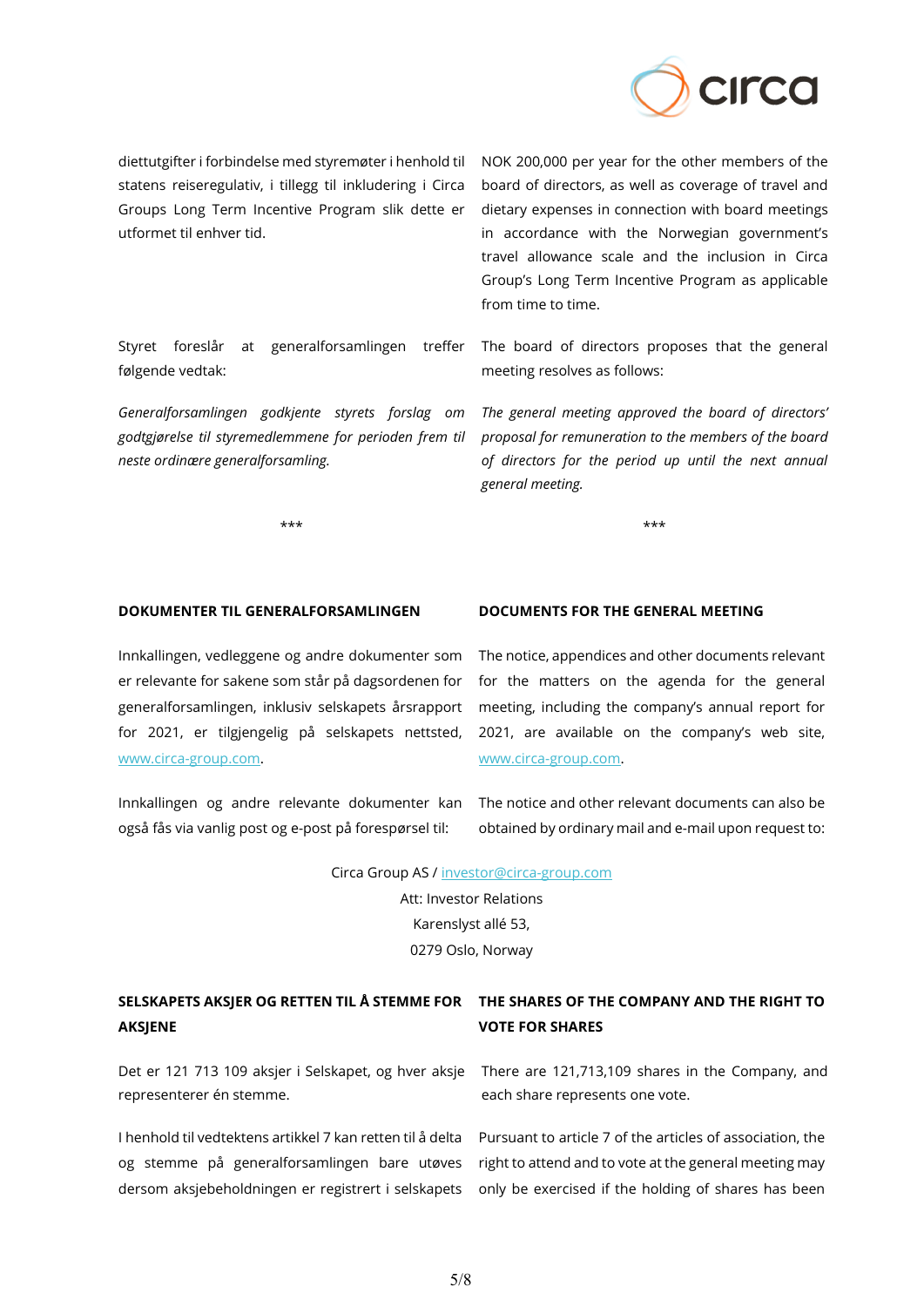

aksjonærregister i VPS femte virkedag før generalforsamlingen, dvs. 25. mai 2022 (registreringsdatoen). Aksjonærer som ikke er registrert i VPS på registreringsdatoen, vil ikke være berettiget til å stemme for aksjene.

### **AKSJONÆRENES RETTIGHETER THE SHAREHOLDERS' RIGHTS**

Aksjonærer har rett til å fremsette forslag til beslutninger i saker på agenda for generalforsamlingen og til å kreve at styremedlemmer og daglig leder på generalforsamlingen gir tilgjengelige opplysninger om forhold som kan innvirke på bedømmelsen av (i) godkjennelse av årsregnskapet og årsberetningen, (ii) saker som er forelagt generalforsamlingen til avgjørelse og (iii) Selskapets økonomiske stilling, herunder virksomheten i andre selskaper som Selskapet deltar i, og andre saker som generalforsamlingen skal behandle, med mindre de opplysninger som kreves ikke kan gis uten uforholdsmessig skade for Selskapet. Aksjeeiere har rett til å ta med rådgiver, og kan gi talerett til én rådgiver.

Aksjonærer kan delta på generalforsamlingen på følgende måter:

1. Delta i den virtuelle generalforsamlingen

Vennligst se beskrivelsen av fremgangsmåten for deltakelse på side 1 i denne innkallingen, under «Viktig melding».

- 2. Avgi stemme elektronisk forut for generalforsamlingen
	- A. Forhåndsstemmer må være registrert innen 31. mai 2022 kl 16:00 (CET)

registered in the Company's shareholder register in VPS on the fifth business day prior to the general meeting, i.e. 25 May 2022 (the registration date). Shareholders who have not been registered in VPS on the registration date will not be eligible to vote for their shares.

Shareholders have the right to make proposals for resolutions on matters which are on the agenda for the general meeting and to require that board members and the CEO in the general meeting provides available information on circumstances which may affect the consideration of (i) approval of the annual accounts and the annual report, (ii) matters which are subject to resolution by the general meeting and (iii) the Company's financial position, including the business in other companies which the Company participates in, and other matters which the general meeting shall address, unless the information required cannot be provided without causing disproportionate harm for the Company. Shareholders have the right to be assisted by an advisor, and may give the right to speak to one advisor.

### **DELTAKELSE PÅ GENERALFORSAMLINGEN PARTICIPATION AT THE GENERAL MEETING**

Shareholders may participate at the general meeting in the following manners:

1. Participate in the virtual general meeting

Please see the description on how to participate on page 1 of this notice, under "Important notice".

- 2. Vote electronically in advance of the general meeting
	- A. Advance votes must be registered within 31 May 2022 at 16:00 (CET)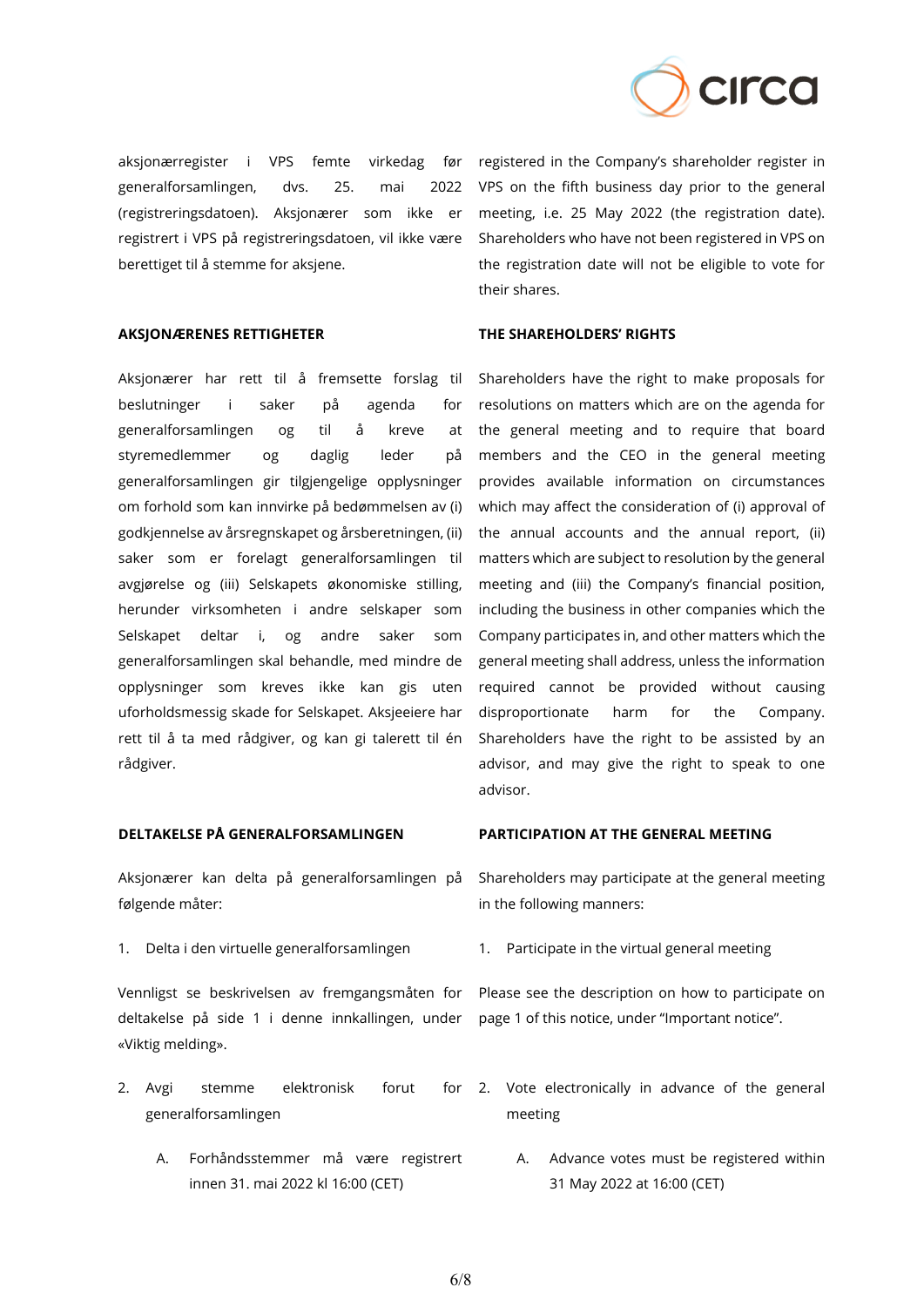

- B. Forhåndsstemmer må sendes inn elektronisk via VPS Investortjenester eller www.circa-group.com (bruk referansenummer og PIN kode angitt i fullmaktsskjemaet)
- 3. Delta på den virtuelle generalforsamlingen ved fullmakt
	- A. Fullmakter må være registrert innen 31. mai 2022 kl 16:00 (CET)
	- B. Aksjonærer med tilgang til VPS Investortjenester kan registrere fullmakten elektronisk via VPS Investortjenester
	- C. Aksjonærer uten tilgang til VPS Investortjenester kan [registrere](http://www.circa-group.com/) [fullmakten](http://www.circa-group.com/) elektronisk via www.circagroup.com og bruke referansenummeret og PIN koden som er angitt på fullmaktsskjemaet
	- D. For registrering av fullmakten via e-post eller vanlig post, skal det relevante fullmaktsskjemaet utfylles og oversendes DNB Bank ASA på den adressen som er angitt i fullmaktsskjemaet
	- E. En fullmakt kan inkludere stemmeinstrukser for alle eller noen av sakene på dagsordenen – vennligst benytt stemmeskjemaet
- B. Advance votes must be submitted electronically through VPS Investor Services or www.circa-group.com (use the reference number and PIN code provided in the proxy form)
- Participate in the virtual general meeting by proxy
	- A. Proxies must be registered within 31 May 2022 at 16:00 (CET)
	- B. Shareholders with access to VPS Investor Services may register a proxy electronically via VPS Investor Services
	- C. Shareholders without access to VPS Investor Services [may register the proxy](http://www.circa-group.com/) electronically via www.circa-group.com and use the reference number and pin code as stated in the attendance registration form
	- D. For registration of the proxy via e-mail or mail, the relevant proxy form shall be completed and submitted to DNB Bank ASA with the address set out in the proxy form
	- E. A proxy may include voting instructions for all or some of the matters on the agenda – please use the voting form

### **VIKTIG INFORMASION OM INVESTORMELDINGER FREMTIDIGE IMPORTANT INFORMATION REGARDING FUTURE INVESTOR MESSAGES**

aksjeloven § 1-7, har Circa Group AS besluttet at aksjonærene skal motta fremtidige

Fra et miljø- og kostnadsperspektiv, og i henhold til From an environmental and cost perspective, and in accordance with section 1-7 of the Limited Companies Act, Circa Group AS has decided that shareholders will